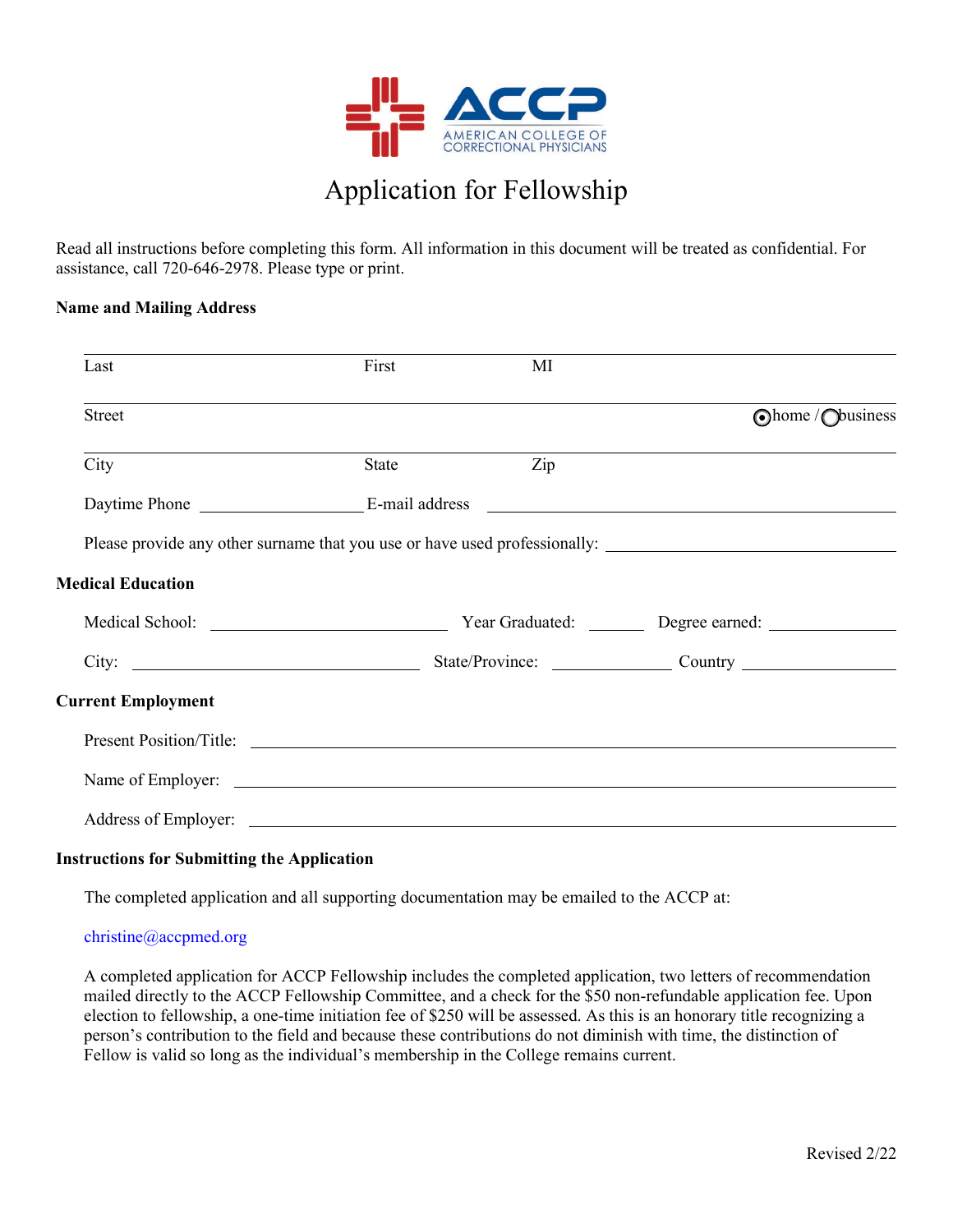#### **Element 1: PRACTICE OF CORRECTIONAL MEDICINE** Tab 1

Criteria: At the time of application, the candidate must be actively involved in correctional medicine, including direct patient care or administration, for remuneration or on a volunteer basis. A candidate should document at least 3 years of full-time correctional medicine experience or 6,000 practice hours in correctional medicine, cumulatively, over a 6-year period. Additional consideration will be given for additional years or hours.

A. Correctional Medicine Experience. List and document work experience in correctional health care. Provide years, place and title. List most recent experience first.

B. Correctional Medicine Practice Hours. List and document practice hours in correctional health care. Provide years, place and title. List most recent hours first.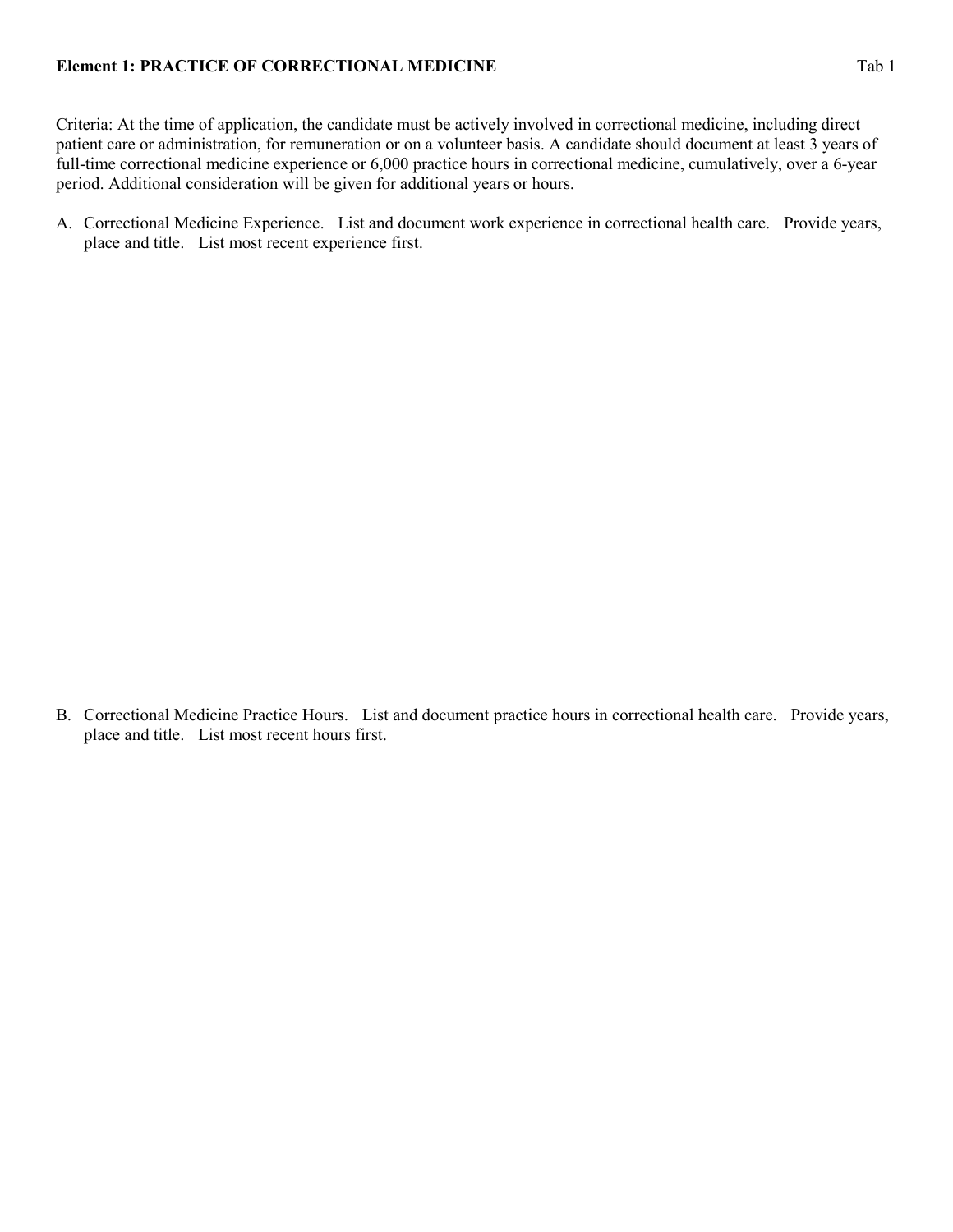### **Element 2: BOARD CERTIFICATION** Tab 2

Criteria: The candidate must be board certified in an applicable field (e.g., internal medicine, family practice, pediatrics, psychiatry, emergency medicine, surgery) that is recognized by the American Board of Medical Specialties. On a case-by-case basis, individuals who completed their training before 1985 and are board eligible may be grandparented in the program.

A. Residency. Provide name of institution, city, state/province, country, and inclusive dates.

- B. Fellowship. Provide name of institution, city, state/province, country, and inclusive dates.
- C. Board Certification

Are you board certified?  $\bigcirc$  Yes /  $\bigcirc$  No

If yes, what is your specialty/subspecialty?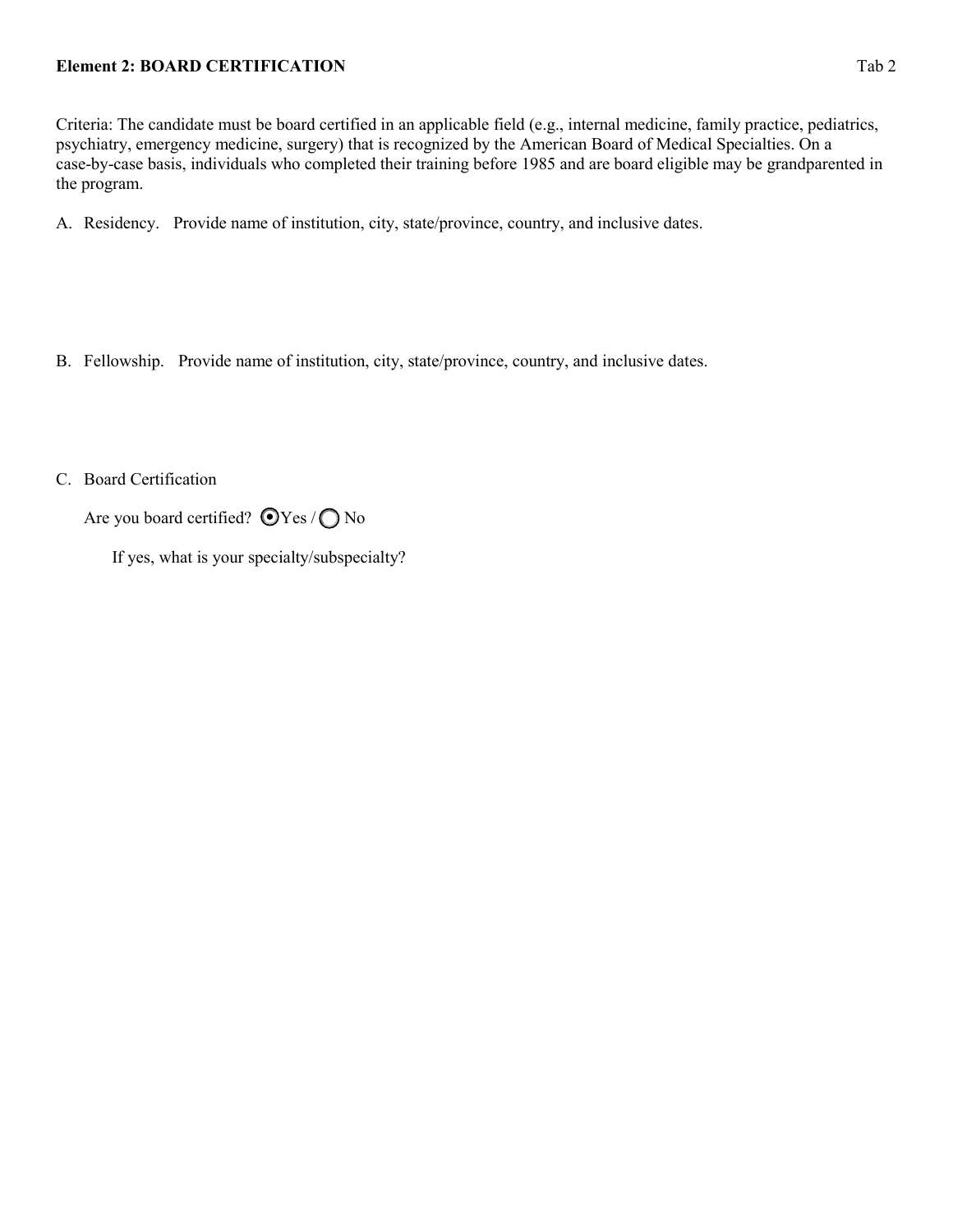### **Element 3: CONTINUING MEDICAL EDUCATION** Tab 3

Criteria: A candidate shall document CME hours earned during the previous 3-year period, with a portion of these hours (at least 30) in corrections-related or ACCP-approved courses. Additional consideration will be given for additional hours.

A. List and document non-correctional CME activities from the past 3 years, including name of the activity, sponsoring organization, date and number of hours earned.

B. List and document corrections-specific CME activities from the past 3 years, including name of the activity, sponsoring organization, date and number of hours earned.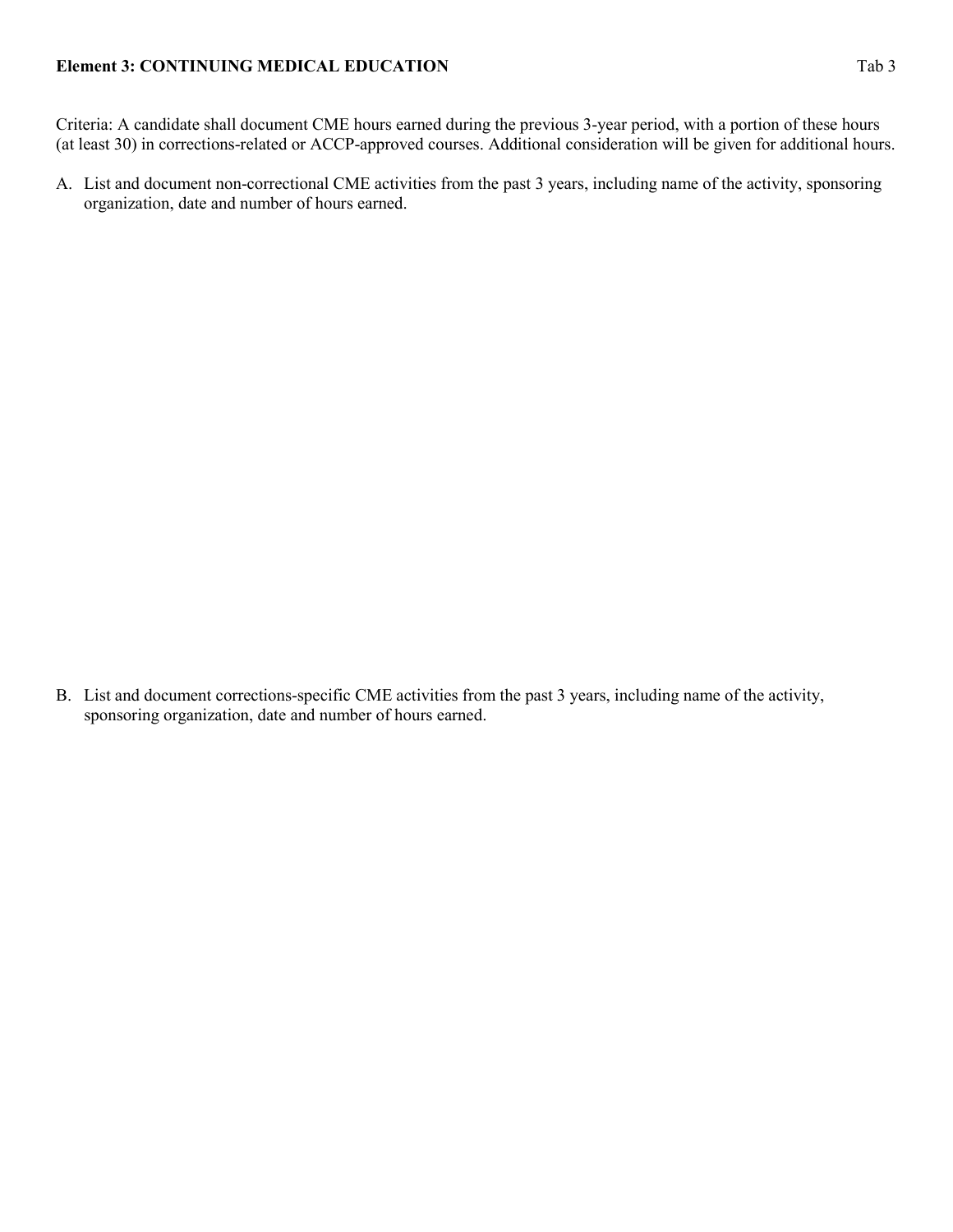Criteria: A candidate must document participation in at least four of the activities listed below, demonstrating a commitment to correctional medicine.

- Publication of an article relating to correctional health in a journal.
- Presentation at a correctional medicine meeting, other national or regional meeting, or to peers regarding correctional medicine.
- Teaching related to correctional medicine at the graduate level (e.g., college students, medical students, residents, fellows).
- Participation in the development of programs or standards beyond the scope of current employment (e.g., CQI programs or practice standards, participation in statewide coordination programs).
- Surveyor or consultant with NCCHC, ACA, JCAHO, etc.
- Acting as a Court Monitor for a correctional facility or department.
- Significant correctional health care administrative duties, e.g., medical director, assistant medical director, regional medical director.
- Position of leadership in a nationally recognized medical organization.
- Federal, state or local correctional health care political activism.
- Certified Correctional Health Professionals (CCHP) certification.
- Significant participation and contributions to the Society, e.g., committee membership, Board membership.
- Other demonstrations of dedication and commitment to the specialty, decided on a case-by-case by the Fellowship Committee.

List and document all activities that demonstrate dedication and commitment to correctional medicine.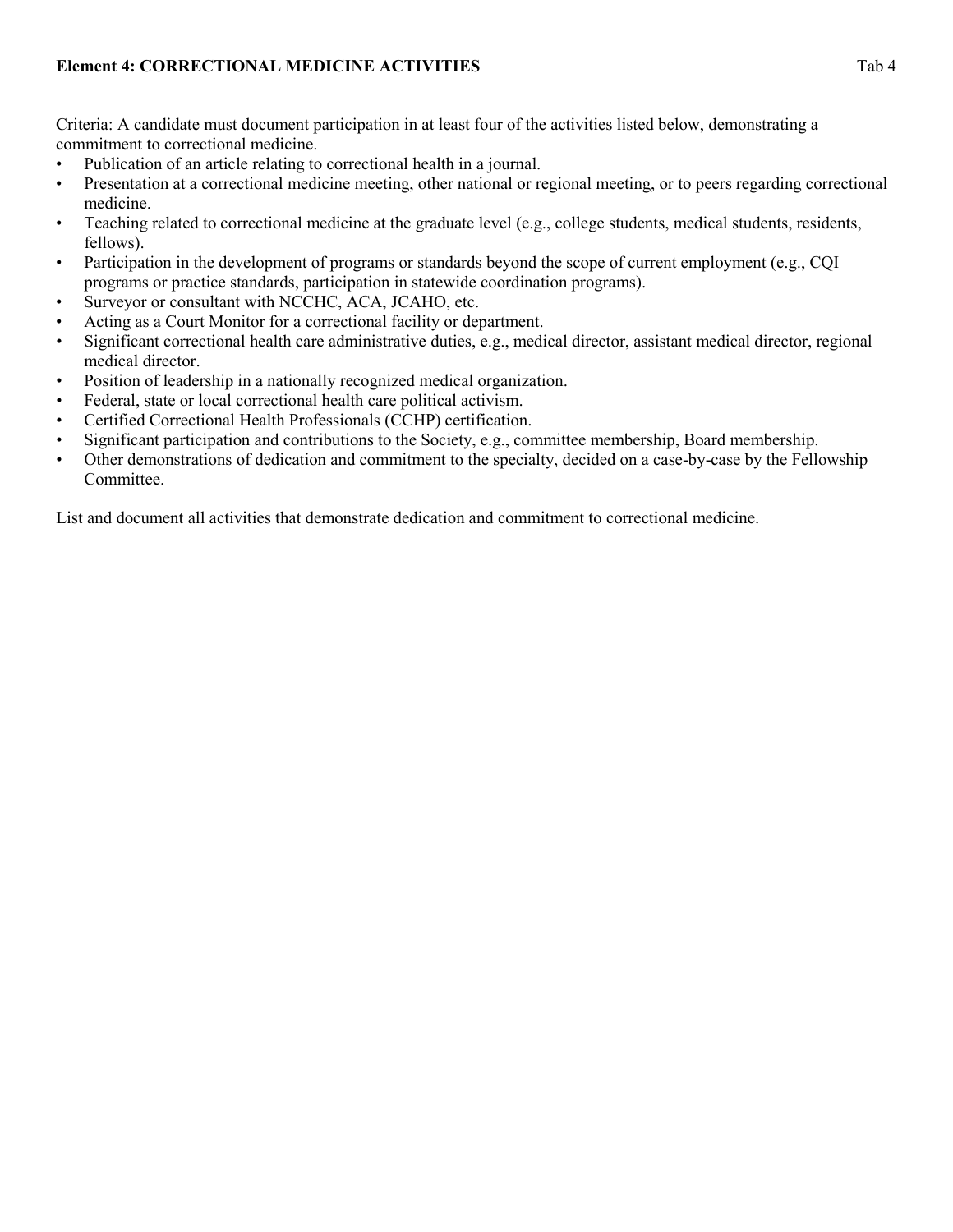#### **Element 5: ACCP Membership** Tab 5

Criteria: A candidate must have at least 4 years membership in the College with active participation, e.g., attending conferences, participation on a committee, contribution to CorrDocs.

- A. Provide year of initial membership
- B. Provide number of years of active membership \_\_\_\_\_\_\_\_\_\_\_\_\_\_\_\_\_\_\_\_\_\_\_\_\_\_\_\_\_\_\_\_\_
- C. List any elected or appointed positions held in the American College of Correctional Physicians.

D. List any other contributions to the American College of Correctional Physicians.